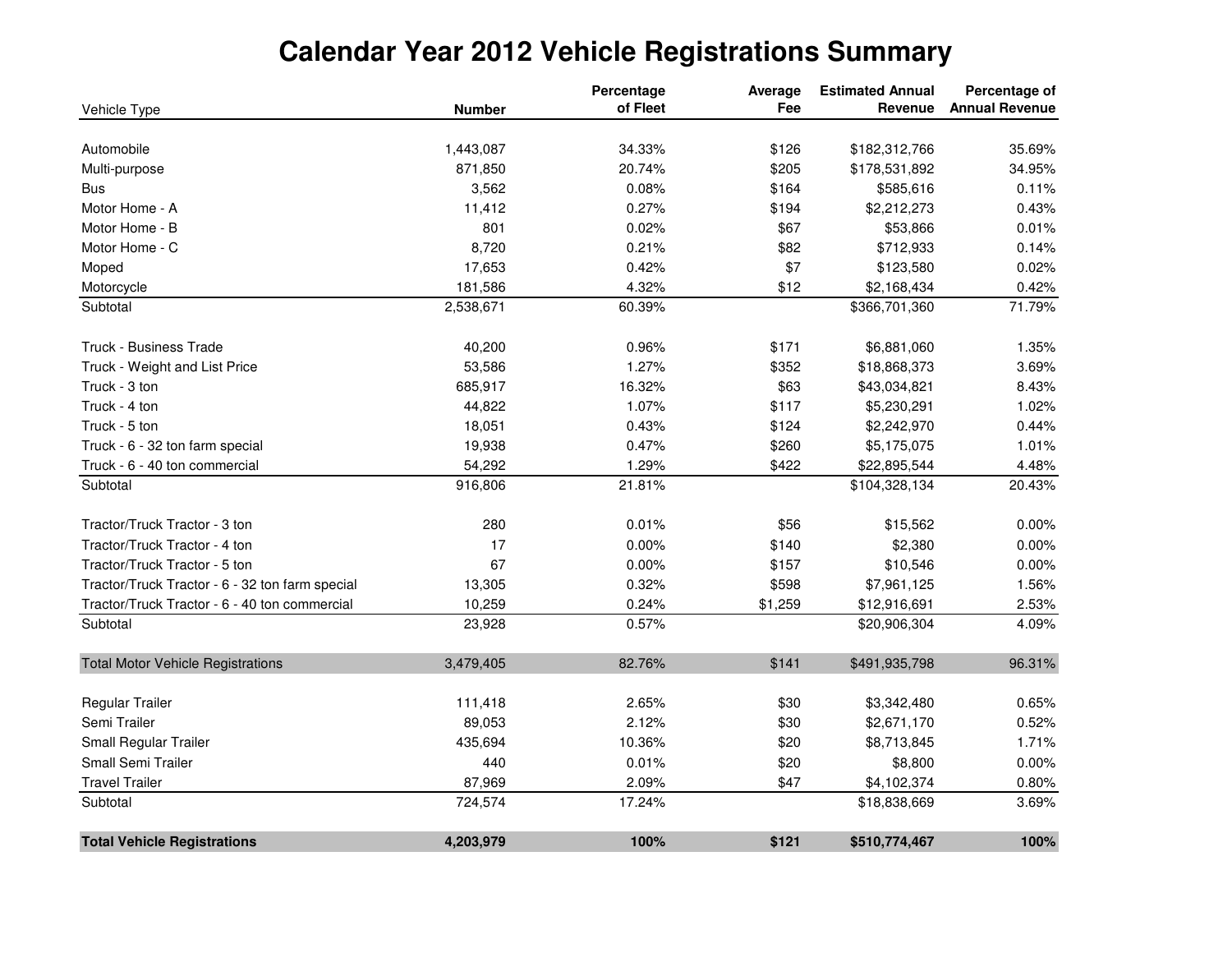## **2012 Vehicle RegistrationsBy County**

|                    |            |                |              | <b>Motor</b> | <b>Motor</b>   | <b>Motor</b> |                     |               | Regular Semi |                | Regular | Semi    | <b>Truck</b>   | <b>Travel</b> |        | Truck - Business Truck - Weight |        |             |
|--------------------|------------|----------------|--------------|--------------|----------------|--------------|---------------------|---------------|--------------|----------------|---------|---------|----------------|---------------|--------|---------------------------------|--------|-------------|
| County             | Automobile | <b>Bus</b>     | <b>Moped</b> | Home - A     | Home - B       |              | Home - C Motorcycle | Multi-purpose | Trailer      | <b>Frailer</b> | Trailer | Trailer | <b>Tractor</b> | Trailer       | Truck  | Trade                           | & List | Grand Total |
| Adair              | 3,604      | $\overline{c}$ | 41           | 29           | 2              | 27           | 444                 | 2,118         | 515          | 731            | 1,265   |         | 167            | 308           | 3,739  | 248                             | 199    | 13,441      |
| Adams              | 1,920      | 4              | 60           | 31           | 5              | 25           | 352                 | 1,225         | 457          | 309            | 782     |         | 98             | 255           | 2,273  | 122                             | 88     | 8,006       |
| Allamakee          | 6.843      | 9              | 97           | 51           | 5              | 47           | 987                 | 4,395         | 650          | 827            | 3,316   |         | 128            | 494           | 5.737  | 325                             | 201    | 24,114      |
| Appanoose          | 6,100      | 19             | 58           | 80           | 3              | 46           | 712                 | 3,325         | 668          | 459            | 2,252   |         | 65             | 460           | 5,181  | 177                             | 191    | 19,798      |
| Audubon            | 2,963      | 5              | 29           | 32           |                | 15           | 413                 | 1,750         | 440          | 665            | 1,174   |         | 223            | 278           | 2,773  | 252                             | 133    | 11,147      |
| Benton             | 13,422     | 19             | 155          | 130          | 6              | 92           | 1,893               | 7,347         | 1,316        | 1,155          | 5,785   |         | 275            | 1,146         | 9,893  | 352                             | 438    | 43,425      |
| <b>Black Hawk</b>  | 59,347     | 429            | 573          | 382          | 41             | 313          | 6,796               | 34,538        | 2,988        | 1,590          | 16,721  | 8       | 435            | 2,908         | 26,068 | 876                             | 2,159  | 156,172     |
| Boone              | 12,730     | 27             | 288          | 139          |                | 112          | 1,775               | 7,377         | 1,453        | 568            | 5,393   |         | 204            | 1,082         | 8,703  | 324                             | 527    | 40,713      |
| <b>Bremer</b>      | 11,506     | 15             | 213          | 96           |                | 54           | 1,558               | 6,996         | 1,051        | 900            | 5,314   |         | 244            | 1,028         | 7,733  | 485                             | 550    | 37,751      |
| Buchanan           | 9,961      | 11             | 141          | 99           |                | 70           | 1,343               | 5,356         | 1,113        | 850            | 4,495   |         | 281            | 960           | 7,352  | 337                             | 422    | 32,800      |
| <b>Buena Vista</b> | 8,61       | 22             | 87           | 48           | -3             | 32           | 1,068               | 6,184         | 958          | 991            | 3,378   | з       | 303            | 575           | 6,124  | 418                             | 341    | 29,146      |
| <b>Butler</b>      | 7,251      | 9              | 116          | 66           | 3              | 62           | 1,339               | 4,536         | 959          | 639            | 4,033   | 2       | 264            | 848           | 6,064  | 368                             | 234    | 26,793      |
| Calhoun            | 5,204      | $\overline{4}$ | 108          | 63           |                | 45           | 877                 | 2,732         | 523          | 929            | 2,222   |         | 354            | 516           | 4,159  | 327                             | 151    | 18,220      |
| Carroll            | 9,398      | 16             | 188          | 67           |                | 44           | 1.037               | 6,548         | 981          | 2,065          | 3,201   |         | 495            | 729           | 7,340  | 789                             | 350    | 33,256      |
| Cass               | 6,582      | 12             | 155          | 66           | $\Delta$       | 40           | 1,035               | 4,122         | 745          | 983            | 2,284   |         | 225            | 557           | 5,612  | 397                             | 282    | 23,108      |
| Cedar              | 9,296      | 16             | 117          | 99           | 6              | 73           | 1,303               | 5,200         | 1,077        | 1,110          | 3,885   |         | 233            | 722           | 6,883  | 325                             | 378    | 30,724      |
| Cerro Gordo        | 21,722     | 33             | 525          | 172          | 11             | 115          | 2,917               | 13,061        | 1,795        | 1,113          | 7,191   | 2       | 314            | 1,419         | 11,132 | 577                             | 573    | 62,672      |
| Cherokee           | 6,063      | 10             | 181          | 67           | 3              | 41           | 921                 | 3,656         | 896          | 893            | 2,448   |         | 230            | 525           | 4,863  | 367                             | 221    | 21,389      |
| Chickasaw          | 6,486      | 12             | 110          | 54           | 5              | 46           | 947                 | 3,863         | 907          | 1,525          | 3,114   |         | 241            | 546           | 5,345  | 373                             | 167    | 23,742      |
| Clarke             | 4,554      | $\overline{4}$ | 18           | 26           | 3              | 35           | 465                 | 2,384         | 439          | 522            | 1,373   |         | 55             | 381           | 3,745  | 67                              | 152    | 14,227      |
| Clay               | 8,130      | 31             | 210          | 82           | 7              | 60           | 1,391               | 5,547         | 812          | 1,037          | 3,745   | 6       | 344            | 697           | 5,855  | 345                             | 278    | 28,577      |
| Clayton            | 8,551      | 18             | 133          | 63           | 8              | 64           | 1,361               | 5,145         | 856          | 1,328          | 4,096   | 11      | 186            | 700           | 7,353  | 435                             | 382    | 30,690      |
| Clinton            | 23,196     | 22             | 377          | 199          | 13             | 155          | 3,277               | 13,214        | 1,534        | 1,550          | 8,424   | 9       | 328            | 1,565         | 14,050 | 304                             | 940    | 69,157      |
| Crawford           | 7,238      | 11             | 127          | 61           |                | 43           | 984                 | 5,184         | 865          | 1,152          | 2,586   |         | 322            | 605           | 6,231  | 530                             | 329    | 26,278      |
| <b>Dallas</b>      | 30,934     | 63             | 180          | 235          | 16             | 165          | 3,093               | 22,309        | 1,903        | 727            | 7,278   |         | 269            | 1,337         | 12,133 | 582                             | 1,330  | 82,562      |
| Davis              | 3,330      | 8              | 45           | 46           |                | 24           | 429                 | 2,06          | 527          | 551            | 1,564   | 2       | 70             | 378           | 3,849  | 150                             | 117    | 13,158      |
| Decatur            | 3,406      | 10             | 34           | 37           | -3             | 21           | 425                 | 1,909         | 348          | 645            | 1,224   | 9       | 77             | 317           | 3,305  | 130                             | 107    | 12,007      |
| Delaware           | 9,020      | 10             | 109          | 91           | $\overline{4}$ | 69           | 1,279               | 5,13          | 1,112        | 862            | 3,447   | 4       | 187            | 732           | 7,088  | 442                             | 284    | 29,877      |
| Des Moines         | 18,989     | 42             | 161          | 145          | 13             | 114          | 2,679               | 11,07         | 1,141        | 886            | 7,241   |         | 167            | 912           | 11,551 | 312                             | 680    | 56,113      |
| Dickinson          | 8,555      | 33             | 253          | 114          | 11             | 62           | 1,438               | 6,79          | 1.179        | 552            | 5,913   |         | 225            | 680           | 5,795  | 383                             | 301    | 32,292      |
| Dubuque            | 44,279     | 75             | 362          | 276          | 18             | 208          | 4,980               | 27,447        | 3,406        | 1,121          | 10,815  | 29      | 266            | 2,184         | 19,427 | 1,030                           | 2,136  | 118,059     |
| Emmet              | 4,621      | 22             | 148          | 52           | 2              | 33           | 830                 | 3,089         | 549          | 610            | 2,270   | з       | 221            | 457           | 3,734  | 219                             | 185    | 17,045      |
| Fayette            | 9,895      | 19             | 173          | 89           | 6              | 67           | 1,347               | 5,788         | 1,032        | 1,088          | 4,052   |         | 245            | 872           | 7,544  | 401                             | 300    | 32,918      |
| Floyd              | 8,028      | 14             | 166          | 73           | 5              | 65           | 1,375               | 4,564         | 1,144        | 528            | 3,504   |         | 237            | 775           | 5,720  | 263                             | 224    | 26,686      |
| Franklin           | 4,759      | 19             | 112          | 33           | 6              | 41           | 799                 | 3,114         | 780          | 640            | 2,188   |         | 255            | 476           | 4,218  | 284                             | 152    | 17,878      |
| Fremont            | 3,774      | 9              | 13           | 46           | $\overline{c}$ | 28           | 545                 | 2,217         | 659          | 352            | 1,728   |         | 143            | 318           | 3,51   | 209                             | 253    | 13,812      |
| Greene             | 4,708      | 10             | 112          | 73           |                | 41           | 729                 | 2,612         | 710          | 774            | 1,965   |         | 316            | 457           | 3,909  | 251                             | 151    | 16,826      |
| Grundy             | 5,970      | 15             | 159          | 51           | 3              | 53           | 815                 | 3,74          | 882          | 709            | 2,680   |         | 364            | 609           | 4,709  | 366                             | 324    | 21,45       |
| Guthrie            | 5,398      | 11             | 71           | 87           |                | 48           | 784                 | 3,341         | 879          | 604            | 2,747   | 2       | 197            | 592           | 4,633  | 295                             | 207    | 19,897      |
| Hamilton           | 7,702      | 12             | 112          | 65           | 3              | 67           | 1,041               | 4,518         | 724          | 901            | 3,250   |         | 315            | 742           | 5,575  | 384                             | 266    | 25,680      |
| Hancock            | 5,828      | 20             | 233          | 73           | 3              | 49           | 1.018               | 3,499         | 592          | 756            | 2,736   |         | 253            | 530           | 4.427  | 285                             | 158    | 20,460      |
| Hardin             | 7,867      | 23             | 229          | 95           | $\overline{2}$ | 71           | 1,167               | 5,010         | 833          | 1,243          | 3,380   | 11      | 375            | 754           | 6,554  | 516                             | 298    | 28,428      |
| Harrison           | 7,838      | 16             | 61           | 81           | $\overline{4}$ | 62           | 1,071               | 4,270         | 823          | 780            | 3,189   | 3       | 182            | 758           | 6,433  | 406                             | 377    | 26,354      |
| Henry              | 9,192      | 30             | 135          | 89           | 5              | 60           | 1,363               | 5,215         | 718          | 644            | 3,220   | 2       | 101            | 604           | 6,702  | 221                             | 343    | 28,644      |
| Howard             | 4,706      | 3              | 101          | 47           | 5              | 34           | 746                 | 3,116         | 630          | 692            | 2,042   |         | 165            | 473           | 4,030  | 239                             | 85     | 17,117      |
| Humboldt           | 4,631      | 10             | 118          | 39           | 2              | 54           | 1.025               | 3,047         | 613          | 670            | 2.269   |         | 218            | 401           | 3.836  | 295                             | 163    | 17,395      |
| Ida                | 3,333      | 9              | 76           | 19           |                | 13           | 519                 | 2,298         | 539          | 752            | 1,524   |         | 203            | 357           | 3,153  | 242                             | 168    | 13,207      |
| lowa               | 8,439      | 38             | 135          | 81           | 8              | 48           | 1,044               | 4,828         | 913          | 697            | 3,040   |         | 181            | 593           | 6,546  | 310                             | 342    | 27,247      |
| Jackson            | 10,059     | 12             | 95           | 89           |                | 71           | 1,391               | 5,662         | 952          | 1,090          | 4,179   |         | 134            | 747           | 7,745  | 372                             | 340    | 32,950      |
| Jasper             | 17,662     | 25             | 209          | 155          | 14             | 132          | 2,635               | 9,702         | 1,505        | 1,266          | 5,652   |         | 348            | 1,508         | 11,104 | 469                             | 643    | 53,032      |
| Jefferson          | 7,977      | 20             | 129          | 67           | 11             | 52           | 1,036               | 4,282         | 648          | 487            | 2,321   |         | 99             | 449           | 4,730  | 183                             | 158    | 22,652      |